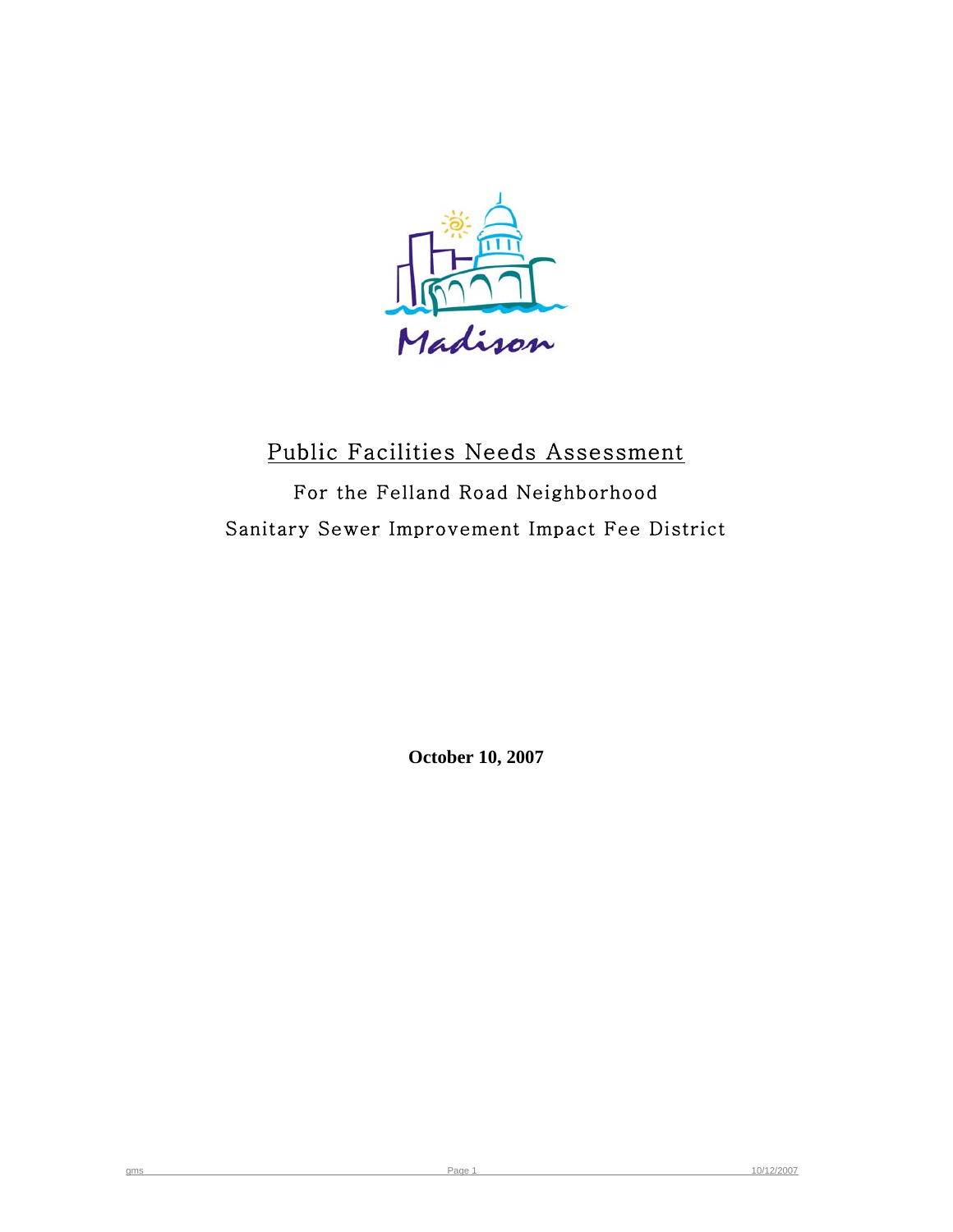### **Introduction**

The City of Madison has prepared this public facilities needs assessment. Improvements to the public sanitary sewer system are required to facilitate well-planned development in a portion of the Felland Road Neighborhood. This work is referred to as the Felland Road Neighborhood Sanitary Sewer Improvement Impact Fee District.

The Felland Neighborhood Development Plan was adopted in 2002 by the City of Madison to guide development. The area is located in the northeast area of the City of Madison and presently includes parts of the Town of Burke (refer to the map in *Exhibit B*). The plan includes recommendations for lands to be reserved for parks, open space, and drainage based on existing topography and natural features.

Lands upstream of the proposed sanitary sewer are in the early stages of development planning. The developing lands will require connection to this public sewerage system. Where possible, these facilities are designed to function by gravity. To serve these lands, the sanitary sewer system needs to be extended from I-90/94/39 and the Wisconsin and Southern Railroad to the northeast along the railroad approximately 941 ft, thru the proposed Autumn Lake development 6,070 feet. From here, the project will extend 269 ft northwest crossing the Wisconsin and Southern Railroad and also crossing Burke Rd. approximately 410 ft west of the intersection of Felland Rd. and Burke Rd. The project will then extend 1045 ft to the northeast thru unplatted lands in city-acquired easements until reaching Felland Road approximately 600 ft north of the intersection of Burke Rd. and Felland Rd. Here, the project splits into two separate branches. One branch will extend due north 2038 ft on Felland Road to the intersection of Nelson Road where it will turn due east 289 ft on south side of Nelson Road and then cross Nelson Rd before reaching the City's Nelson Road Lift Station. The second branch will run 439 ft northeast along the north edge of the Wisconsin and Southern Railroad Right of Way, cross the railroad tracks and then run 735' northeast along the south edge of the railroad Right of Way. All of this work on this second branch will be done within City acquired easements.

### **Existing Public Facilities**

Currently, a 24" diameter Madison Metropolitan Sewerage District Northeast Interceptor/ Lien Extension sanitary sewer interceptor exists on the east side of I-90/94/39 just south of the Wisconsin and Southern Railroad tracks with capacity to accept the additional projected service area.

### **New Public Facilities**

The improvements to the public sanitary sewer system consist of extending approximately 8,337 linear feet of 24" PVC sanitary sewer interceptor, 1,317 linear ft of 21" PVC sanitary sewer interceptor, and 2,402 linear feet of 15" PVC sanitary sewer interceptor main and structures.

### **Impact Fees**

In order to finance the improvements, the City of Madison, pursuant to Wis. Stats. § 66.0617(2), has passed an Impact Fee Ordinance (Chapter 20 of Madison Code of Ordinances) that can require fees to be paid by developers to compensate for the capital costs necessary to accommodate land development in unplatted areas. In areas already platted,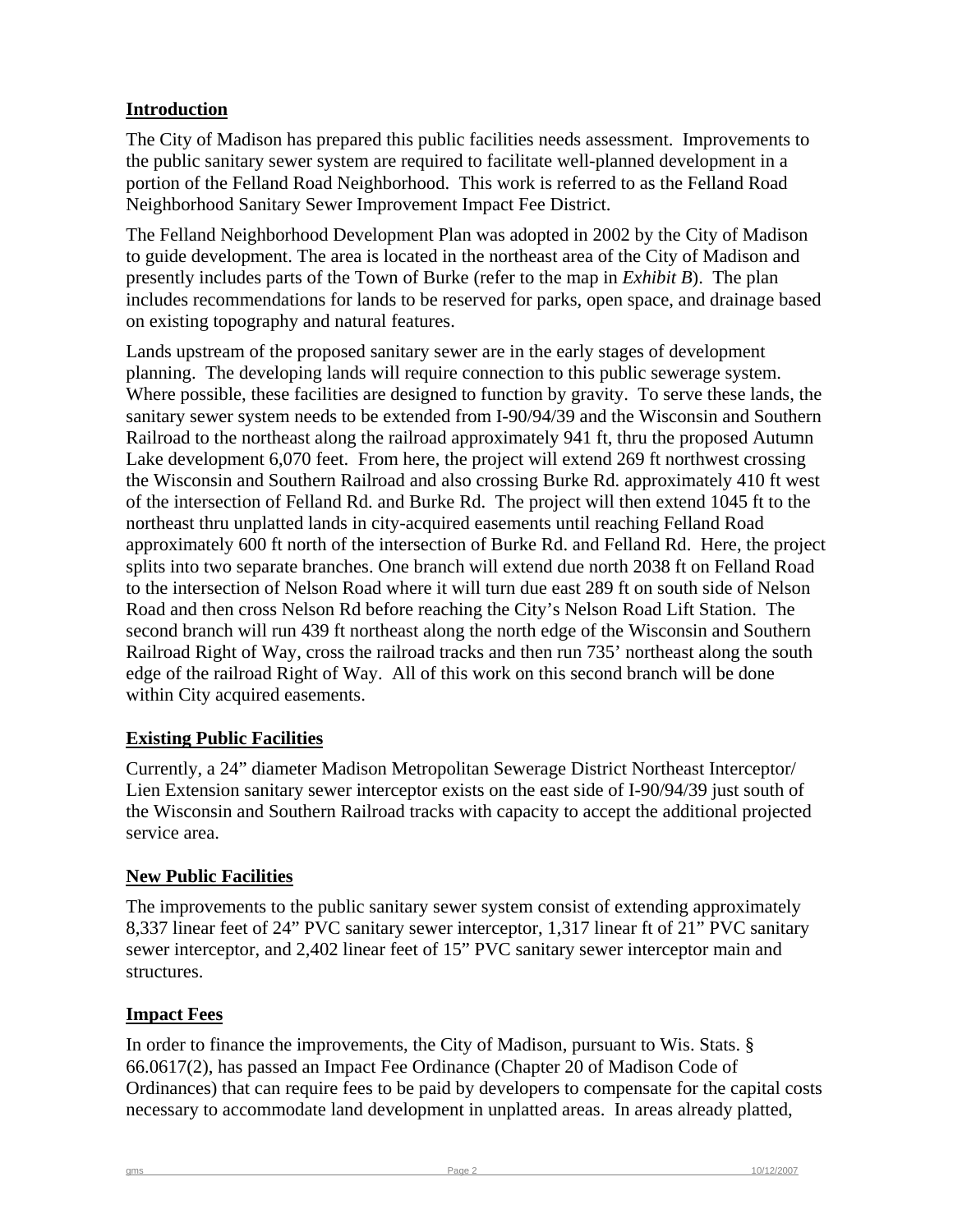special assessments shall be used to finance a proportionate share of the costs of this project. For the Felland Road Neighborhood Assessment District, there is an impact fee assessment for sanitary sewer interceptor improvements. There is no fee rate difference between platted and unplatted areas.

Construction cost estimates includes 10% for engineering and 10% contingency. The final cost for the Sanitary Sewer Interceptor shall include sanitary pipe, backfill, structures, trench patches, and all related incidental costs.

### **Adjustments to Impact Fee**

The impact fee shall be adjusted annually for inflation, based on the Construction Cost Index as published in the *Engineering News Record* (http://enr.construction.com/). The base month/year for calculating such adjustment shall be the month/year of final Common Council adoption of this Impact Fee Ordinance.

#### **Location Description of Impact Fee District**

Any and all parcels (platted and/or metes and bounds), or portions thereof, that reside within, or is altered or pumped to discharge within the service areas defined in *Exhibit B*. These lands are located within the City of Madison and Town of Burke as follows:

Parts of the South <sup>1</sup>/<sub>2</sub> of the South <sup>1</sup>/<sub>2</sub> Section 14; Southwest <sup>1</sup>/<sub>4</sub> of the Southwest <sup>1</sup>/<sub>4</sub> Section 13; Parts of Sections 23, 24, 25, 26; Parts of the Southeast <sup>1</sup>/<sub>4</sub> Section 27; Northeast <sup>1</sup>/<sub>4</sub> Section 34; Parts of Section 35; Parts of the Northwest ¼ Section 36 all within Town 8 North, Range 10 East in the Town of Burke and the City of Madison.

#### **Effect of impact fees on housing costs**

For new development, sanitary impact fees are estimated to be \$2,449.24 per net acre, or \$56.2268 per 1,000 square feet, in accordance with Exhibit A. The effect on housing was calculated for several residential densities. A single-family, R2Z-zoned 3,500 sq ft lot, would incur an additional \$196.79 in impact fees. A 10,000 sq ft lot would have an additional \$562.27. A medium-density, multi-family development in an R-4 general residential district would see an average of \$112.45 per unit.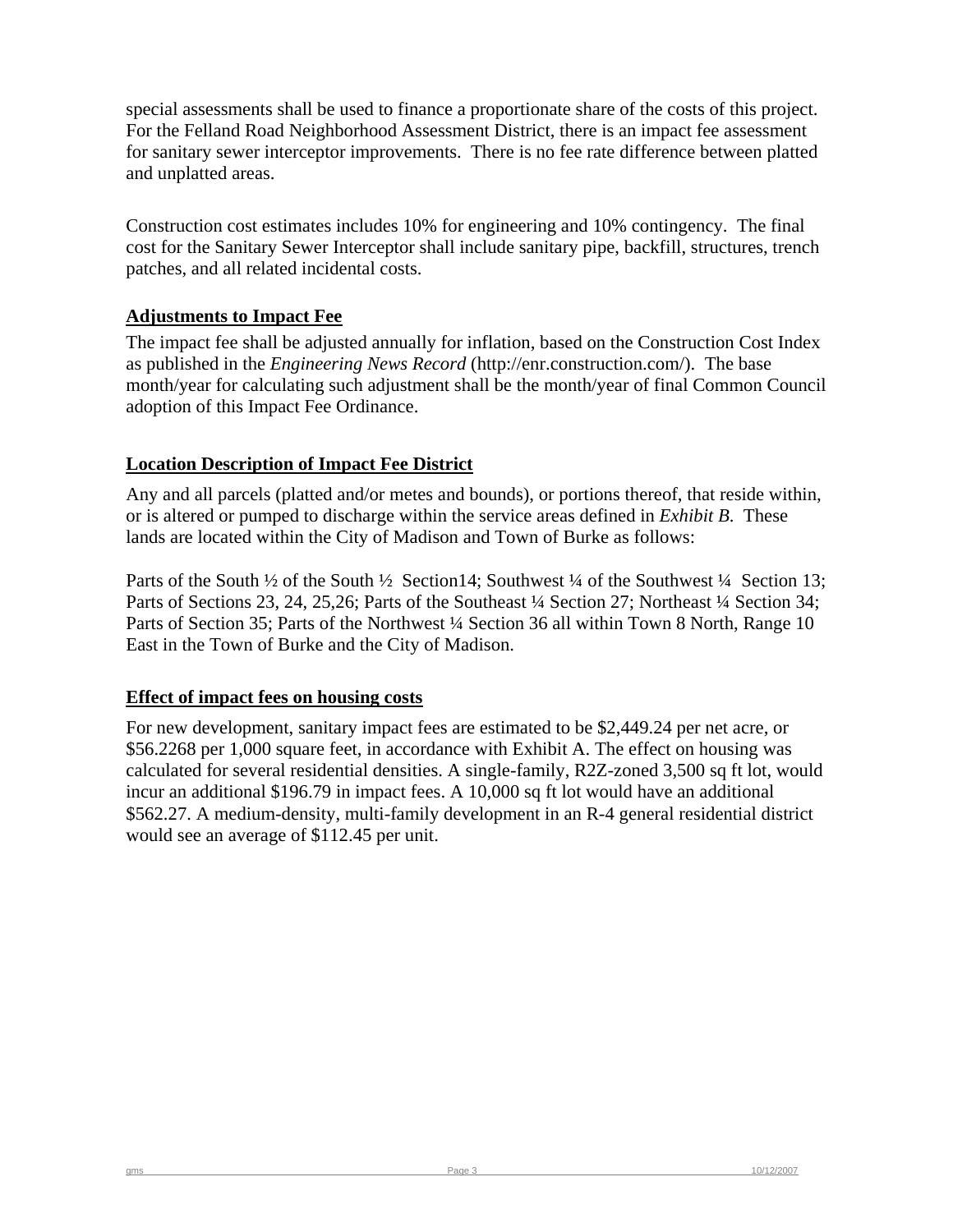| <b>Total Area of Impact Fee District (ac)</b> | 2010.3       |
|-----------------------------------------------|--------------|
| <b>LAND USE</b>                               | <b>ACRES</b> |
| <b>City Undeveloped</b>                       | 286.7        |
| <b>Burke Undeveloped</b>                      | 1224.63      |
| <b>Total Undeveloped Parcels</b>              | 1511.33      |
| <b>NET Undeveloped (65% of Total)</b>         | 982.36       |
|                                               |              |
| City Developed (Autumn Woods Lots)            | 129.12       |
| <b>Burke Developed</b>                        | 99.97        |
| <b>Total Developed</b>                        | 229.09       |
| Autumn Woods Outlots                          | 91.74        |
| RR ROW                                        | 25.45        |
| Water                                         | 1.7          |
| City ROW                                      | 77.41        |
| <b>Burke ROW</b>                              | 73.4         |
| <b>Total Exempt</b>                           | 269.7        |
|                                               |              |
| Total NET Parcel Area                         | 1211.45      |
| <b>Total Existing Streets</b>                 | 150.81       |

| Total Area of Set Fee Area (ac)  |                     | 266.9  |
|----------------------------------|---------------------|--------|
| City Set Fee Area                |                     | 74.71  |
| City Pays 100% Area              |                     | 71.68  |
| <b>Burke Set Fee Area</b>        |                     | 23.39  |
| <b>Total Set Fee Parcel Area</b> |                     | 169.78 |
|                                  | Exempt              | 84.53  |
|                                  | Water               | 2.1    |
|                                  | ROW                 | 10.49  |
|                                  | <b>Total Exempt</b> | 97.12  |

| <b>Total Net Parcel Area (ac)</b> | 1381.23        |
|-----------------------------------|----------------|
| Total Cost Estimate               | \$3,382,976.45 |
|                                   |                |

| <b>Cost per Acre</b>       | \$2,449.24 |
|----------------------------|------------|
| Cost per 1,000 square feet | \$56.2268  |

| -11 | <b>Cost to City</b> | 75,561.6<br>$\mathbf{A}$ |
|-----|---------------------|--------------------------|
|-----|---------------------|--------------------------|

| Impact on Development              | <b>Add'I cost</b> |
|------------------------------------|-------------------|
| $ 3,500 \text{ sf}$ lot $(R2Z)$    | \$196.79          |
| $10,000$ sf lot                    | \$562.27          |
| Med-density multi-family (R4) unit | \$112.45          |